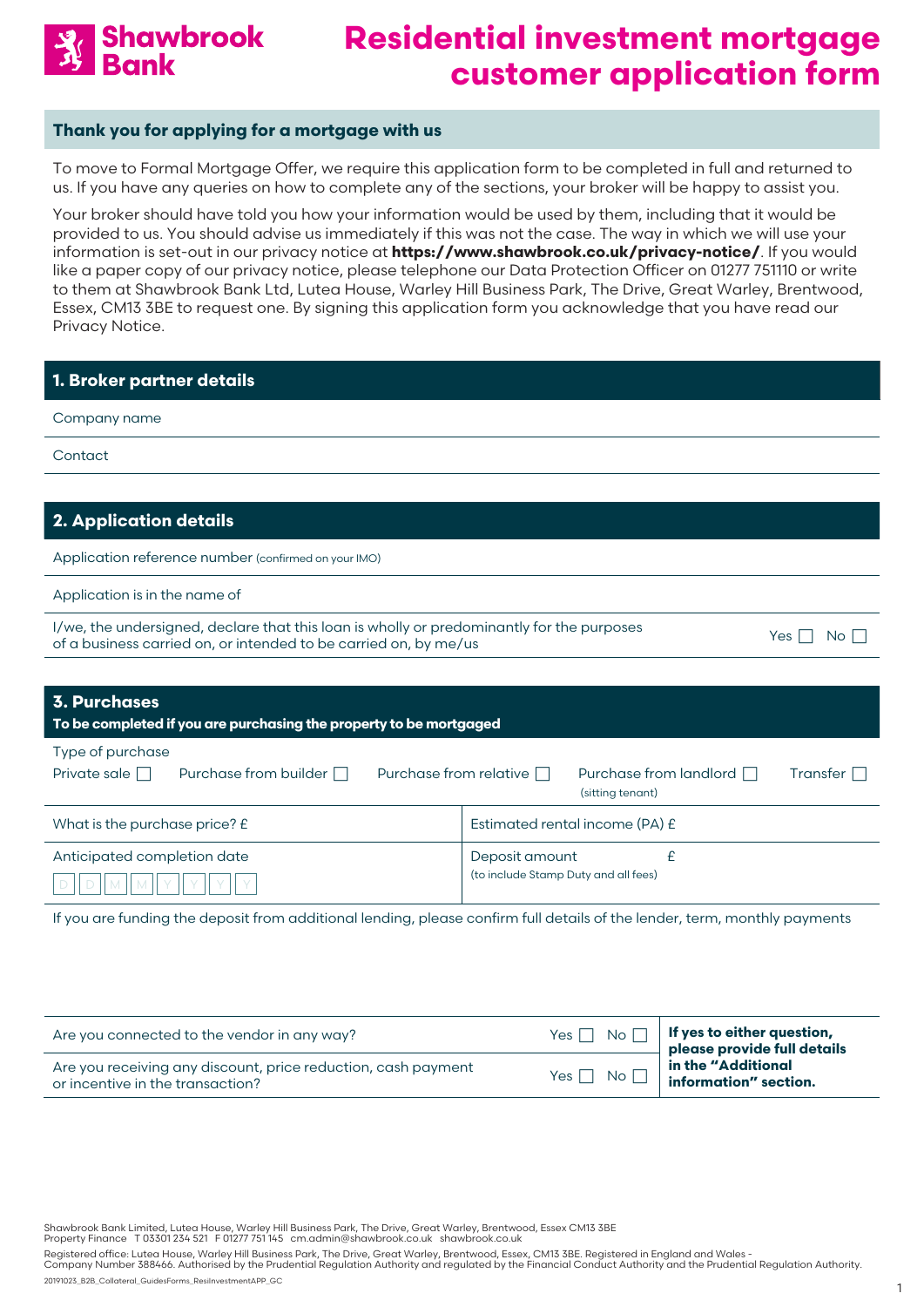

| <b>4. Refinances</b><br>To be completed if you are refinancing a property you already own                                                                 |                             |
|-----------------------------------------------------------------------------------------------------------------------------------------------------------|-----------------------------|
| Are there other charges against the property?                                                                                                             | No I I<br>Yes               |
| Who is your current mortgage lender?                                                                                                                      |                             |
| Have there been any missed payments in the last 12 months?                                                                                                | $No$ $\vert \ \vert$<br>Yes |
| Was the property purchased from an unknown third party at full market value?<br>If no, please provide full details in the Additional information section. | No <sub>1</sub><br>Yes I    |
| Has your existing lender agreed to accept a reduced settlement figure to the actual amount you owe?                                                       | No II<br>Yes I              |
| If yes, has your broker, been involved in liaising directly with the lender on this process?                                                              | $No$ $\vert \ \vert$<br>Yes |
| If your ourrant martagas is with a bridging lander places sanfirm region for bridging finance being in place and whother                                  |                             |

If your current mortgage is with a bridging lender, please confirm reason for bridging finance being in place and whether monthly payments have been made throughout the facility

| If you are applying to borrow more money than you currently owe on the property, how will you use the additional funds?                  |                                                                                                                                                 |   |   |         |                 |
|------------------------------------------------------------------------------------------------------------------------------------------|-------------------------------------------------------------------------------------------------------------------------------------------------|---|---|---------|-----------------|
| Debt consolidation                                                                                                                       | Please list details of the debts you will repay in the table below.<br>If you need more space, please use the "Additional information" section. |   |   |         |                 |
| Lender                                                                                                                                   | Personal (P) or<br>Current balance<br>Monthly payment<br>Limit<br>Business (B) debt                                                             |   |   |         |                 |
|                                                                                                                                          | £                                                                                                                                               | £ | £ | P<br>×. | B $\Box$        |
|                                                                                                                                          | £                                                                                                                                               | £ | £ | P       | B <sup>n</sup>  |
|                                                                                                                                          | £                                                                                                                                               | £ | £ | P       | B               |
| Did your broker provide you with advice on debt consolidation?                                                                           |                                                                                                                                                 |   |   | Yes I   | No <sub>1</sub> |
| If you select this option please ensure you confirm full details of these works in section 8.<br>Property improvements D                 |                                                                                                                                                 |   |   |         |                 |
| Use to purchase another property $\Box$ Please provide the following information                                                         |                                                                                                                                                 |   |   |         |                 |
| Address of the other property you wish to purchase                                                                                       |                                                                                                                                                 |   |   |         |                 |
|                                                                                                                                          |                                                                                                                                                 |   |   |         |                 |
| Are you borrowing just deposit money from us?                                                                                            |                                                                                                                                                 |   |   |         |                 |
| No <sub>1</sub><br>Yes I<br>To see if we could assist in financing the purchase of the new property as well, please speak to your broker |                                                                                                                                                 |   |   |         |                 |
| Do you plan to do any works to the other property?<br>Yes  <br>No.                                                                       |                                                                                                                                                 |   |   |         |                 |
| How will the finance be raised on the other property?                                                                                    |                                                                                                                                                 |   |   |         |                 |
|                                                                                                                                          |                                                                                                                                                 |   |   |         |                 |
| <b>Other</b><br>(Please confirm full details of how the funds will be used below)                                                        |                                                                                                                                                 |   |   |         |                 |

Shawbrook Bank Limited, Lutea House, Warley Hill Business Park, The Drive, Great Warley, Brentwood, Essex CM13 3BE<br>Property Finance T 03301 234 521 F 01277 751 145 cm.admin@shawbrook.co.uk shawbrook.co.uk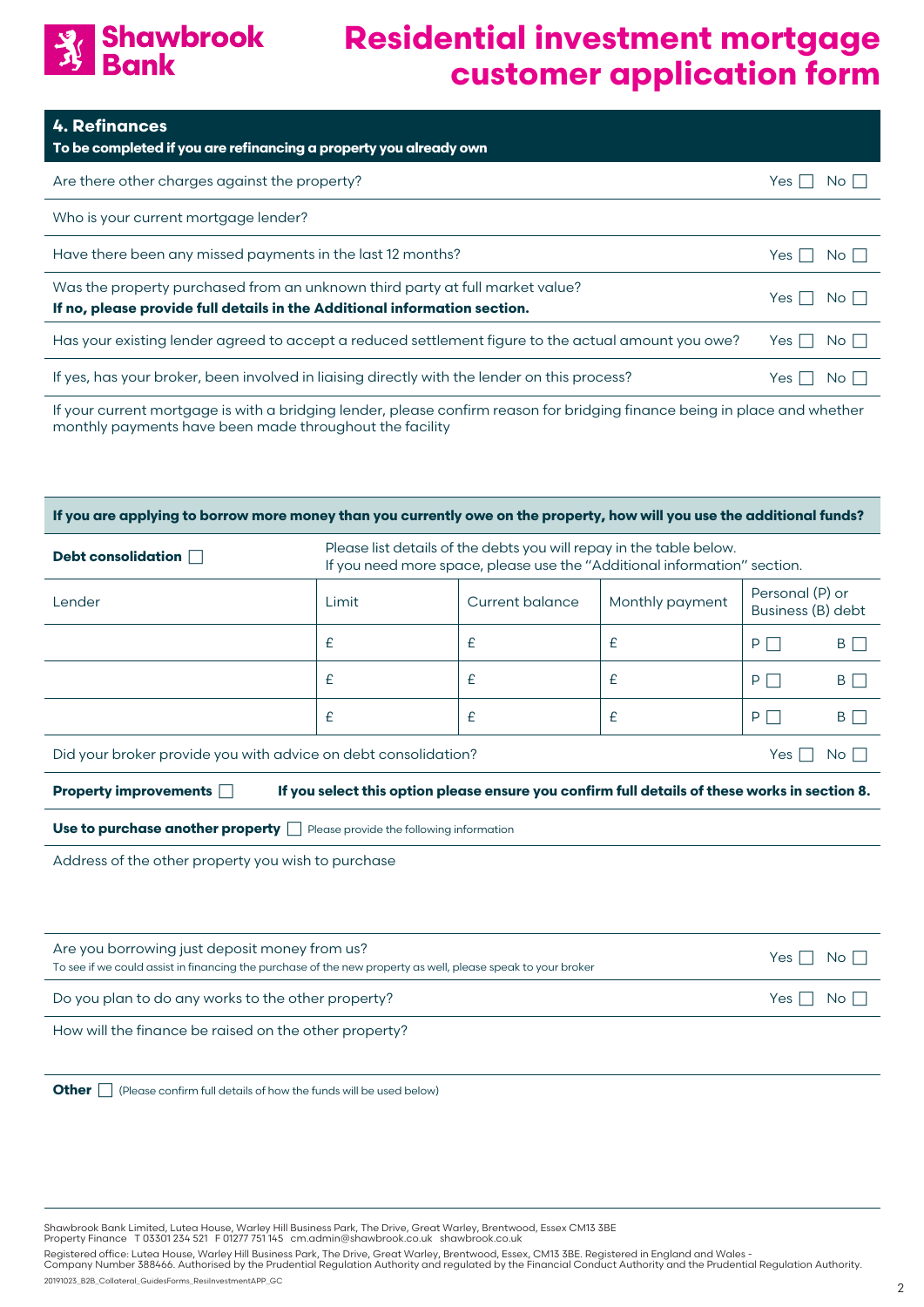

| <b>5. Solicitors details</b>                                                                                                                                                                                                                                                                                                                                               |  |  |  |
|----------------------------------------------------------------------------------------------------------------------------------------------------------------------------------------------------------------------------------------------------------------------------------------------------------------------------------------------------------------------------|--|--|--|
| Where you have a REFINANCE application, you have the option to proceed without<br>solicitors, although we reserve the right to insist that you instruct your own solicitors<br><b>Refinance applications</b><br>in certain circumstances. If you would like to proceed without a solicitor acting on your<br>behalf, please tick here.     am not instructing a solicitor. |  |  |  |
| All purchase applications - please complete                                                                                                                                                                                                                                                                                                                                |  |  |  |
| Name of firm<br>Telephone number                                                                                                                                                                                                                                                                                                                                           |  |  |  |
| Email address<br>Contact name                                                                                                                                                                                                                                                                                                                                              |  |  |  |
| <b>Address</b>                                                                                                                                                                                                                                                                                                                                                             |  |  |  |
|                                                                                                                                                                                                                                                                                                                                                                            |  |  |  |

## **6. If the main applicant is a limited company or LLP To be completed if you are refinancing a property you already own**

Limited company or LLP name

Ltd Co or LLP registered trading address

Correspondence address (if applicable)

| Company number | UK incorporated? | Yes $\Box$ No $\Box$ |
|----------------|------------------|----------------------|
|                |                  |                      |

#### **6.a. Applicant information**

**For applications in the name of a limited company, we will require all directors with shareholding of 20% or more to provide a personal guarantor. Any director in this position will therefore need to complete this form as a guarantor. Each application form can accept 2 applicants. If you need more, please obtain an additional copy of this page of the application form from your broker as required.** 

| <b>Question:</b>                                                                                                 | <b>Borrower/guarantor1</b><br>(as stated on IMO) | <b>Borrower / guarantor 2</b><br>(as stated on IMO) |
|------------------------------------------------------------------------------------------------------------------|--------------------------------------------------|-----------------------------------------------------|
| Have you ever been known by another name?                                                                        | Yes $\Box$<br>$No \Box$                          | No    <br>Yes                                       |
| If yes, please confirm other name(s)                                                                             |                                                  |                                                     |
| Do you have permanent rights to reside in the<br>UK or a work permit/visa with more than<br>12 months to reside? | $Yes$    <br>$No$                                | Yes I<br>No II                                      |
| Country of birth                                                                                                 |                                                  |                                                     |
| Nationality                                                                                                      |                                                  |                                                     |
| Country of residence                                                                                             |                                                  |                                                     |
| How long have you lived in the UK?                                                                               | months<br>years                                  | months<br>years                                     |
| <b>Marital status</b>                                                                                            |                                                  |                                                     |

Shawbrook Bank Limited, Lutea House, Warley Hill Business Park, The Drive, Great Warley, Brentwood, Essex CM13 3BE<br>Property Finance T 03301 234 521 F 01277 751 145 cm.admin@shawbrook.co.uk shawbrook.co.uk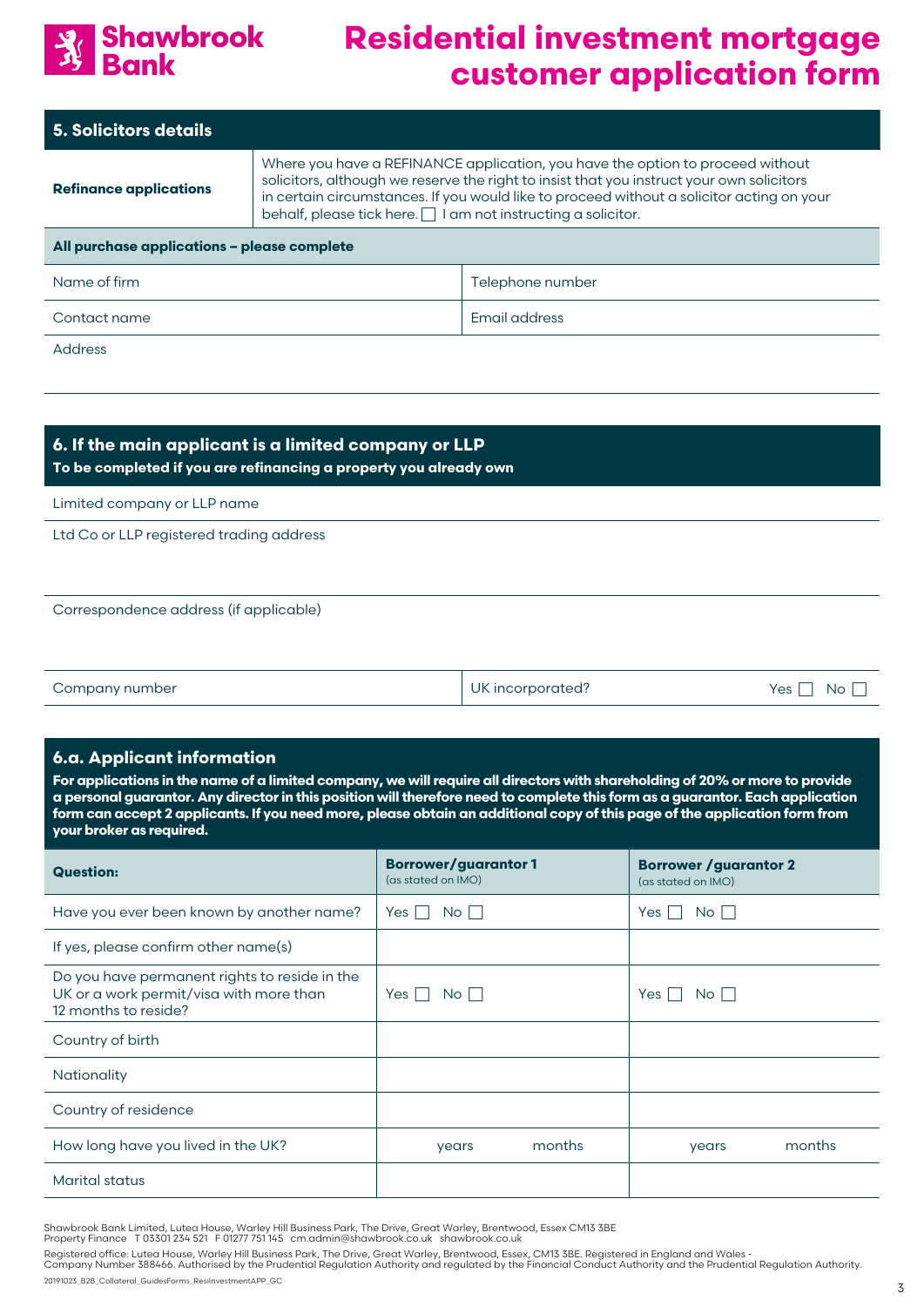

| Residential status                                       | Tenant $\Box$<br>Owner I<br>With friends/relations $\Box$ | Tenant $\Box$<br>Owner $\Box$<br>With friends/relations $\Box$ |
|----------------------------------------------------------|-----------------------------------------------------------|----------------------------------------------------------------|
| Where you own your residential property,<br>is your home | Unencumbered $\Box$<br>Mortgaged $\Box$                   | Unencumbered $\Box$<br>Mortgaged                               |
| Home telephone number                                    |                                                           |                                                                |
| Mobile telephone number                                  |                                                           |                                                                |
| Business telephone number                                |                                                           |                                                                |
| Email                                                    |                                                           |                                                                |
| Preferred contact method                                 | Mobile $\Box$<br>Home<br><b>Business</b><br>Email         | Home<br>Mobile  <br>m.<br><b>Business</b><br>Email             |

| 6.b. Income & experience details       |                            |
|----------------------------------------|----------------------------|
| Do you manage the properties directly? | No <sub>1</sub><br>Yes 1 1 |
| If no, name of managing agent          | Telephone number of agent  |

Address of managing agent

| For answer by all applicants:                                                                                                   | <b>Borrower/guarantor1</b><br>(as stated on IMO)          |        | <b>Borrower / guarantor 2</b><br>(as stated on IMO)       |        |
|---------------------------------------------------------------------------------------------------------------------------------|-----------------------------------------------------------|--------|-----------------------------------------------------------|--------|
| How long have you been letting property?                                                                                        | years                                                     | months | years                                                     | months |
| How many properties do you currently own?                                                                                       |                                                           |        |                                                           |        |
| You are:                                                                                                                        | Self-employed<br>Employed full time<br>Employed part time |        | Self-employed<br>Employed full time<br>Employed part time |        |
|                                                                                                                                 | Retired<br>Unemployed                                     |        | Retired<br>Unemployed                                     |        |
| Please confirm the amount of any<br>additional <b>monthly</b> income (outside of<br>your investment portfolio) that you receive | £                                                         |        | £                                                         |        |
| Nature of your trade                                                                                                            |                                                           |        |                                                           |        |

Shawbrook Bank Limited, Lutea House, Warley Hill Business Park, The Drive, Great Warley, Brentwood, Essex CM13 3BE<br>Property Finance T 03301 234 521 F 01277 751 145 cm.admin@shawbrook.co.uk shawbrook.co.uk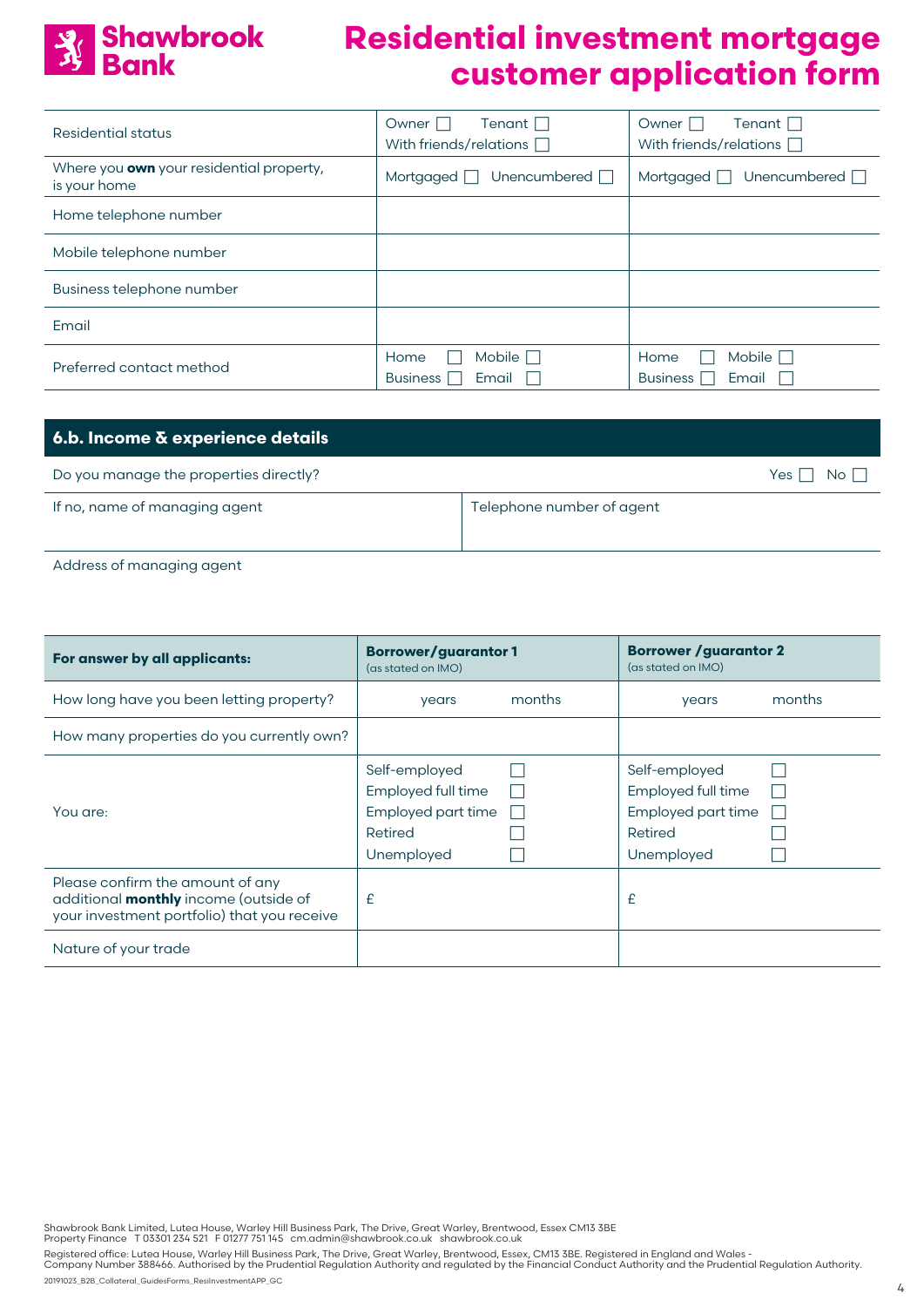

### **6.c. Personal assets & liabilities**

**Must be completed for both individual and limited company applications. If all borrowers/guarantors live at the same address, you need only complete the left hand section but ensure this relates to assets and liabilities of all borrowers/guarantors.** 

| <b>Asset/liability</b>                                    | <b>Borrower/guarantor1</b> | <b>Borrower / guarantor 2</b> |
|-----------------------------------------------------------|----------------------------|-------------------------------|
| <b>Asset</b>                                              |                            |                               |
| Home residence value                                      | £                          | $\pmb{\mathcal{E}}$           |
| Other properties value                                    | £                          | £                             |
| Cash resources<br>(bank, building society/cash)           | £                          | $\epsilon$                    |
| Stocks and shares value                                   | £                          | $\epsilon$                    |
| Endowment/life policies<br>(estimated surrender values)   | £                          | £                             |
| Other investments value                                   | £                          | $\epsilon$                    |
| Other assets value                                        | £                          | £                             |
| <b>Total assets</b><br>A                                  | £ 0.00                     | £ 0.00                        |
| <b>Liabilities</b>                                        |                            |                               |
| Home mortgage balance                                     | £                          | £                             |
| Other properties mortgage balances                        | £                          | $\epsilon$                    |
| Bank loans/overdrafts outstanding                         | £                          | £                             |
| Other loans/HP balances                                   | £                          | £                             |
| Credit/charge/store card balances                         | $\pmb{\mathcal{E}}$        | £                             |
| Value of Guarantees in place £                            | $\pmb{\mathcal{E}}$        | $\epsilon$                    |
| Other liabilities £                                       | £                          | $\epsilon$                    |
| <b>Total liabilities £</b><br>B                           | £ 0.00                     | £ 0.00                        |
| <b>Total net worth (A-B)</b><br>(assets less liabilities) | £ 0.00                     | £ 0.00                        |

Shawbrook Bank Limited, Lutea House, Warley Hill Business Park, The Drive, Great Warley, Brentwood, Essex CM13 3BE<br>Property Finance T 03301 234 521 F 01277 751 145 cm.admin@shawbrook.co.uk shawbrook.co.uk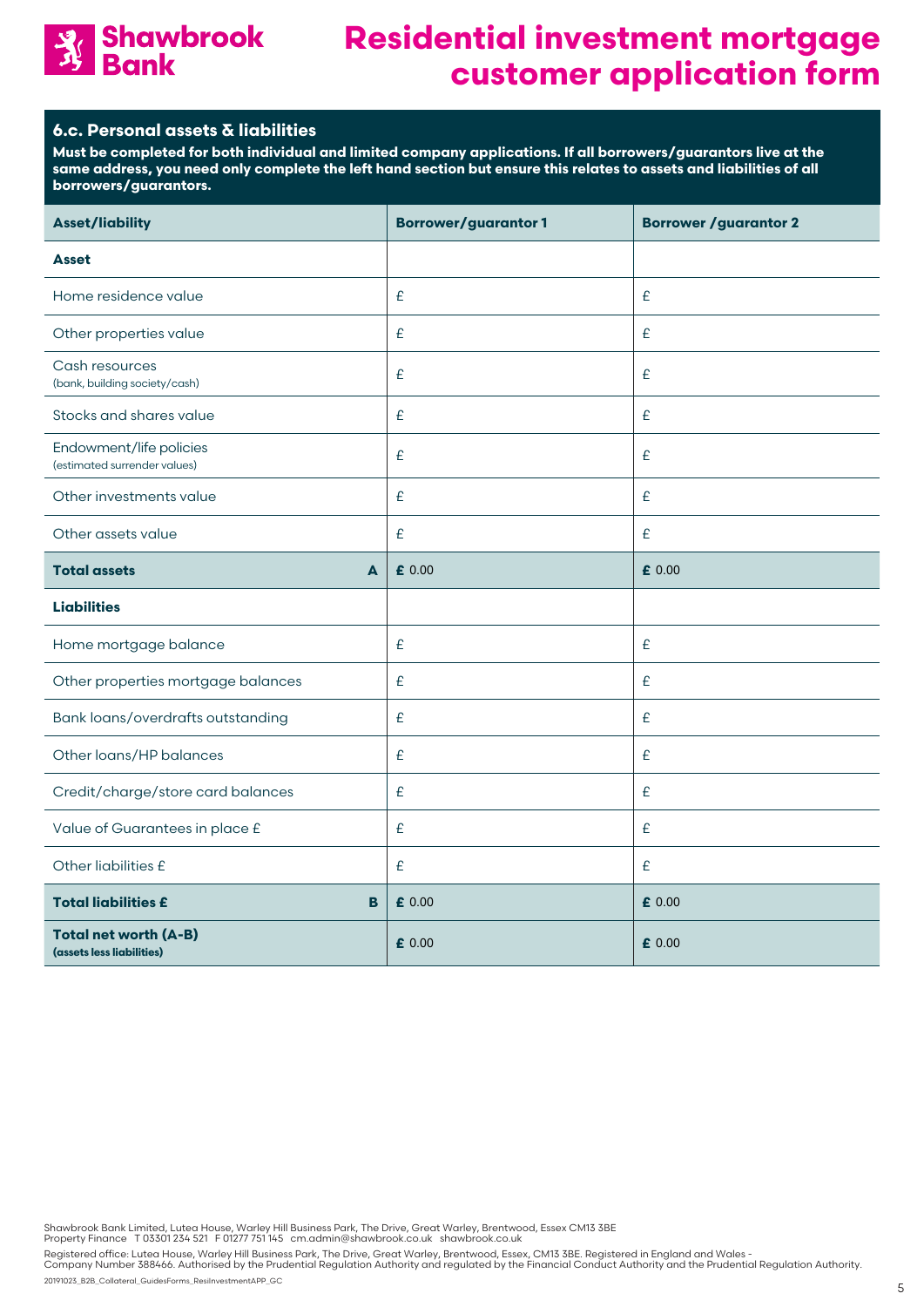

#### **6.d. Personal & business financial history**

**Please answer on both a personal and business basis. With regards to the business, you must declare any financial issues for any business you are associated with.**

| Have you or your business ever:                                                                                                        | <b>Borrower/guarantor1</b> | <b>Borrower/guarantor 2</b>   |
|----------------------------------------------------------------------------------------------------------------------------------------|----------------------------|-------------------------------|
| Been bankrupt/sequestrated?                                                                                                            | Yes II<br>No II            | $No$ $\vert$ $\vert$<br>Yes I |
| Failed to maintain repayments on a mortgage, credit<br>card or other financial arrangement?                                            | $Yes$    <br>No II         | Yes<br>No                     |
| Had a county court judgement (CCJ) for debt registered<br>against you?                                                                 | $Yes$   $\vert$<br>No II   | $No$    <br>Yes               |
| Been subject to an Individual Voluntary Arrangement<br>(IVA) or Company Voluntary Arrangement (CVA)?                                   | No II<br>Yes I I           | Yes I<br>No                   |
| Had an application for credit refused?                                                                                                 | Yes    <br>No II           | $No$ $\vert \ \vert$<br>Yes   |
| Had a property repossessed?                                                                                                            | Yes    <br>No II           | Yes  <br>No I I               |
| Has the business ever made arrangements with creditors<br>to repay a reduced amount in full settlement of a debt<br>(including a CVA)? | Yes I<br>No I              | Yes<br>No II                  |

**If you have answered "YES" to any of the above questions, please ensure you confirm full details of the situation in the Additional information section.**

#### **7. Main security property information**

**We require some additional information about property you wish to mortgage with us to consider your application further. We will require a full valuation of the security property by a surveyor on our valuation management panel.**

Property address

| Title number(s)                                          | Please note the number of titles for the security may impact on the legal fees payable.                                                       | Estimated value £ |                                                                                                                               |  |  |  |  |  |
|----------------------------------------------------------|-----------------------------------------------------------------------------------------------------------------------------------------------|-------------------|-------------------------------------------------------------------------------------------------------------------------------|--|--|--|--|--|
| Tenure                                                   | Freehold $\Box$<br>Feuhold $\Box$                                                                                                             |                   |                                                                                                                               |  |  |  |  |  |
|                                                          | Leasehold $\Box$                                                                                                                              | Ground rent       | £<br>per annum                                                                                                                |  |  |  |  |  |
|                                                          | Remaining term on lease<br>years                                                                                                              | Service charge £  | per annum                                                                                                                     |  |  |  |  |  |
|                                                          | Do you own the freehold or any shares in the freehold,<br>directly or via a management company?                                               |                   | Yes I<br>No L                                                                                                                 |  |  |  |  |  |
| Is the property standard construction?<br>Yes I<br>No II |                                                                                                                                               |                   |                                                                                                                               |  |  |  |  |  |
| in or propose to buy the neighbouring property?          | Do you or any connected party to this application have an interest                                                                            | Yes<br>No l       | If you have answered YES<br>to either question, please                                                                        |  |  |  |  |  |
| the same amenities?                                      | Do you or any connected party to this application own or are looking<br>to buy a property which benefits from the same rights of way or share | Yes  <br>No.      | provide full details and<br>enclose register entries<br>and a copy of the title<br>plan (in colour) with your<br>application. |  |  |  |  |  |

Shawbrook Bank Limited, Lutea House, Warley Hill Business Park, The Drive, Great Warley, Brentwood, Essex CM13 3BE<br>Property Finance T 03301 234 521 F 01277 751 145 cm.admin@shawbrook.co.uk shawbrook.co.uk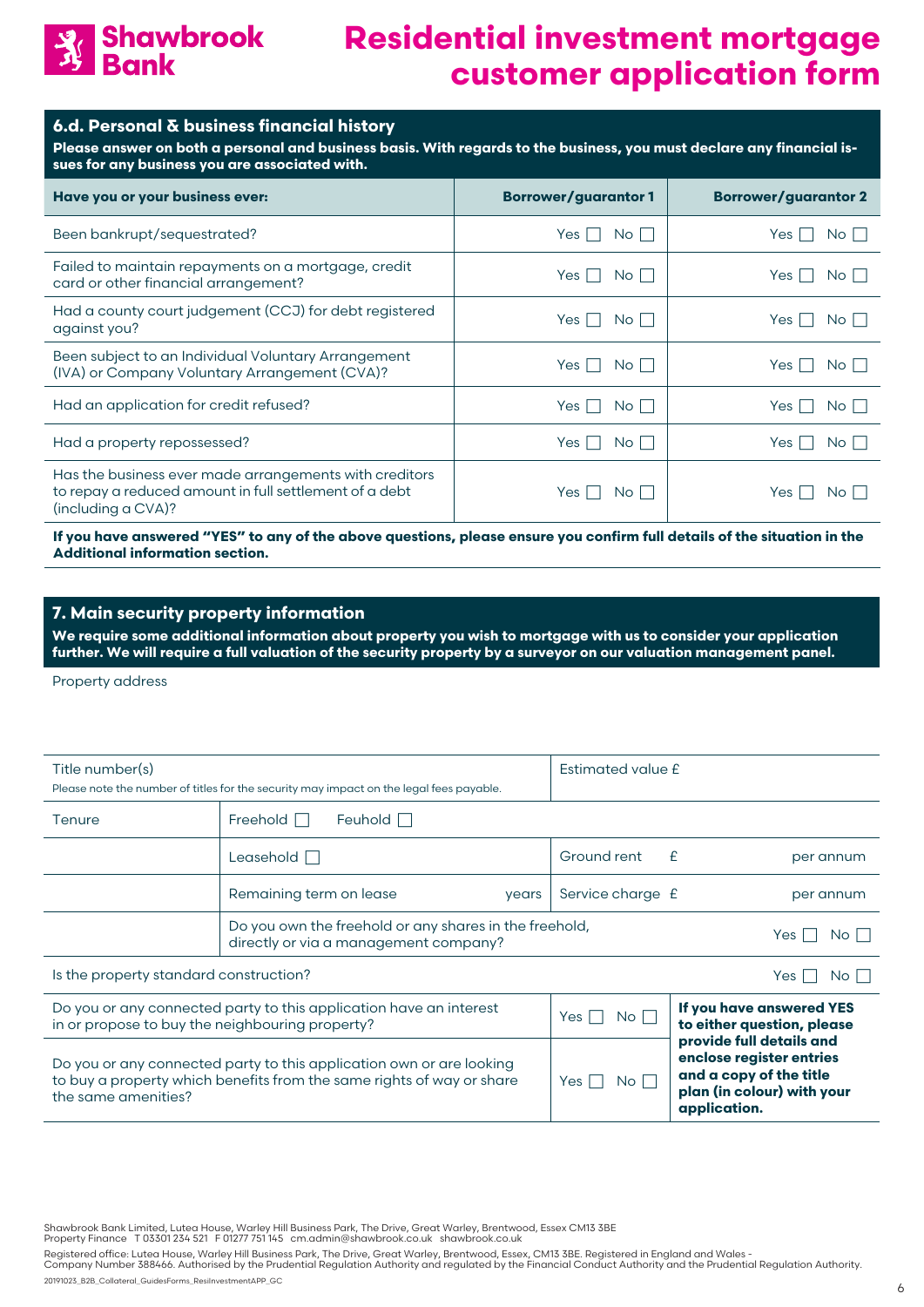

| Where the property contains a flat                                                                                                                                                                                                     |               |                                 |                                        |                                                                        |                            |                      |  |  |
|----------------------------------------------------------------------------------------------------------------------------------------------------------------------------------------------------------------------------------------|---------------|---------------------------------|----------------------------------------|------------------------------------------------------------------------|----------------------------|----------------------|--|--|
| How many flats in total are there in the building?                                                                                                                                                                                     |               |                                 | What floor(s) is the security flat on? |                                                                        |                            |                      |  |  |
| Does the property have a lift?                                                                                                                                                                                                         |               |                                 |                                        |                                                                        |                            | No<br>Yes I          |  |  |
| Where the property is a House of Multiple Occupancy (HMO)                                                                                                                                                                              |               |                                 |                                        |                                                                        |                            |                      |  |  |
| How many bedrooms?                                                                                                                                                                                                                     |               |                                 |                                        | How many tenants?                                                      |                            |                      |  |  |
| Is a HMO Licence in place?                                                                                                                                                                                                             |               | No <sub>1</sub><br>Yes $  \,  $ |                                        | Is the correct planning permission in place?                           |                            | Yes $\Box$ No $\Box$ |  |  |
| On completion of your mortgage, how will the property be used?                                                                                                                                                                         |               |                                 |                                        |                                                                        |                            |                      |  |  |
| Fully rented out (investment)                                                                                                                                                                                                          |               |                                 |                                        | Part owner occupied/part investment                                    |                            |                      |  |  |
| be owner occupied                                                                                                                                                                                                                      |               |                                 |                                        | For this option, please confirm which areas will be let and which will |                            |                      |  |  |
| Is this let or going to be let to the local authority or a housing association?                                                                                                                                                        |               |                                 |                                        |                                                                        |                            | $No \Box$<br>$Yes$   |  |  |
| If yes, does this part exceed 40% of the total area of the property being offered as security?                                                                                                                                         |               |                                 |                                        |                                                                        |                            | Yes  <br>$No$ $\Box$ |  |  |
| We require confirmation of the identity of any person aged 17 or over who will occupy the property together with<br>an explanation of the basis they will occupy. Any licences or leases must be forwarded with your application form. |               |                                 |                                        |                                                                        |                            |                      |  |  |
| Name of occupier                                                                                                                                                                                                                       | Date of birth |                                 |                                        | Relationship to you<br>(Borrowers/guarantors)                          | Basis on which they occupy |                      |  |  |
|                                                                                                                                                                                                                                        |               |                                 |                                        |                                                                        |                            |                      |  |  |
|                                                                                                                                                                                                                                        |               |                                 |                                        |                                                                        |                            |                      |  |  |
|                                                                                                                                                                                                                                        |               | ⊐∟                              |                                        |                                                                        |                            |                      |  |  |
|                                                                                                                                                                                                                                        |               |                                 |                                        |                                                                        |                            |                      |  |  |
|                                                                                                                                                                                                                                        |               |                                 |                                        |                                                                        |                            |                      |  |  |
|                                                                                                                                                                                                                                        |               |                                 |                                        |                                                                        |                            |                      |  |  |
| If there are more tenants to detail that space allows for, please detail the remaining tenants on a separate sheet<br>of paper and return with your application form.                                                                  |               |                                 |                                        |                                                                        |                            |                      |  |  |

Shawbrook Bank Limited, Lutea House, Warley Hill Business Park, The Drive, Great Warley, Brentwood, Essex CM13 3BE<br>Property Finance T 03301 234 521 F 01277 751 145 cm.admin@shawbrook.co.uk shawbrook.co.uk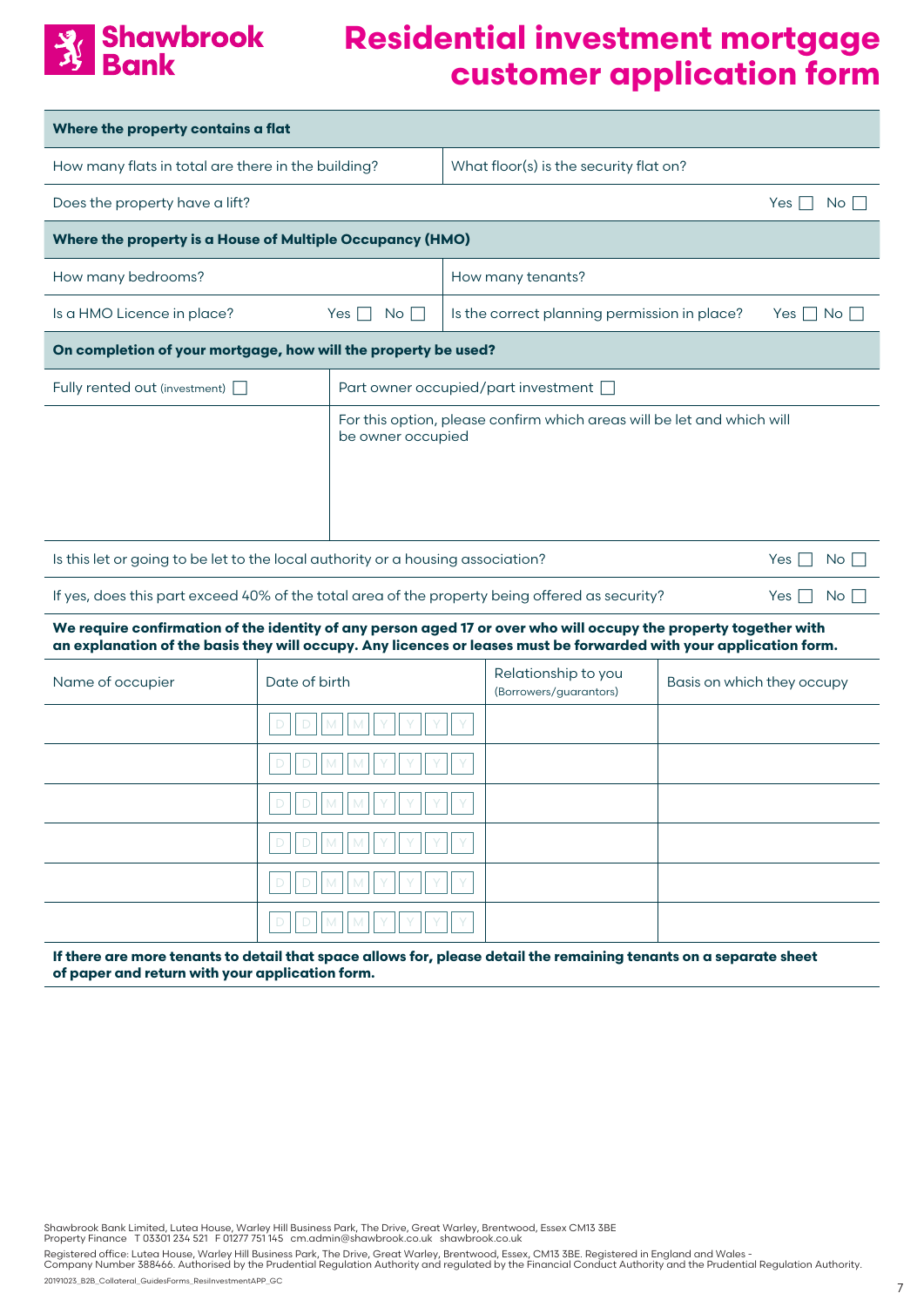

#### **8. Do you plan to do any works to the property?**

**If yes, please complete the below section. If you are borrowing additional funds for "property improvements", you will need to complete this section.**

| Works you plan to do (please list in the box below) | Anticipated cost? | Timescale to<br>complete | Is planning<br>permission in place?       |
|-----------------------------------------------------|-------------------|--------------------------|-------------------------------------------|
|                                                     |                   |                          | Yes  <br>No    <br>Not needed $\Box$      |
|                                                     |                   |                          | Yes $\Box$ No $\Box$<br>Not needed $\Box$ |

If there is not enough room, please continue in the Additional information section

## **9. Additional security property information**

**If you have another property that will form security for the mortgage, please complete this section.**

Property address

| Title number(s)                                           |                                                                                                                                               |                                                                  | Estimated value £                                                                                                                                   |                                                                |                  |  |  |
|-----------------------------------------------------------|-----------------------------------------------------------------------------------------------------------------------------------------------|------------------------------------------------------------------|-----------------------------------------------------------------------------------------------------------------------------------------------------|----------------------------------------------------------------|------------------|--|--|
| Tenure                                                    | Freehold $\Box$<br>Feuhold $\Box$                                                                                                             |                                                                  |                                                                                                                                                     |                                                                |                  |  |  |
|                                                           | Leasehold $\Box$                                                                                                                              |                                                                  | Ground rent                                                                                                                                         | £                                                              | per annum        |  |  |
|                                                           | Remaining term on lease                                                                                                                       | years                                                            | Service charge £                                                                                                                                    |                                                                | per annum        |  |  |
|                                                           | Do you own the freehold or any shares in the freehold, directly<br>or via a management company?                                               |                                                                  | $No \Box$<br>Yes                                                                                                                                    |                                                                |                  |  |  |
| Is the property standard construction?                    |                                                                                                                                               | No <sub>1</sub><br>Yes I                                         |                                                                                                                                                     |                                                                |                  |  |  |
| in or propose to buy the neighbouring property?           | Do you or any connected party to this application have an interest                                                                            |                                                                  | Yes<br>No <sub>1</sub>                                                                                                                              | If you have answered YES to<br>either question, please provide |                  |  |  |
| the same amenities?                                       | Do you or any connected party to this application own or are looking<br>to buy a property which benefits from the same rights of way or share |                                                                  | full details and enclose register<br>entries and a copy of the title<br>Yes $\vert \ \vert$<br>No    <br>plan (in colour) with your<br>application. |                                                                |                  |  |  |
| Where the property contains a flat                        |                                                                                                                                               |                                                                  |                                                                                                                                                     |                                                                |                  |  |  |
| How many flats in total are there in the building?        |                                                                                                                                               | What floor(s) is the security flat on?                           |                                                                                                                                                     |                                                                |                  |  |  |
| Does the property have a lift?                            |                                                                                                                                               |                                                                  |                                                                                                                                                     |                                                                | $No \Box$<br>Yes |  |  |
| Where the property is a House of Multiple Occupancy (HMO) |                                                                                                                                               |                                                                  |                                                                                                                                                     |                                                                |                  |  |  |
| How many bedrooms?                                        |                                                                                                                                               | How many tenants?                                                |                                                                                                                                                     |                                                                |                  |  |  |
| Is a HMO Licence in place?                                | No <sub>1</sub><br>Yes I                                                                                                                      | Is the correct planning permission in place?<br>Yes    <br>No II |                                                                                                                                                     |                                                                |                  |  |  |

Shawbrook Bank Limited, Lutea House, Warley Hill Business Park, The Drive, Great Warley, Brentwood, Essex CM13 3BE<br>Property Finance T 03301 234 521 F 01277 751 145 cm.admin@shawbrook.co.uk shawbrook.co.uk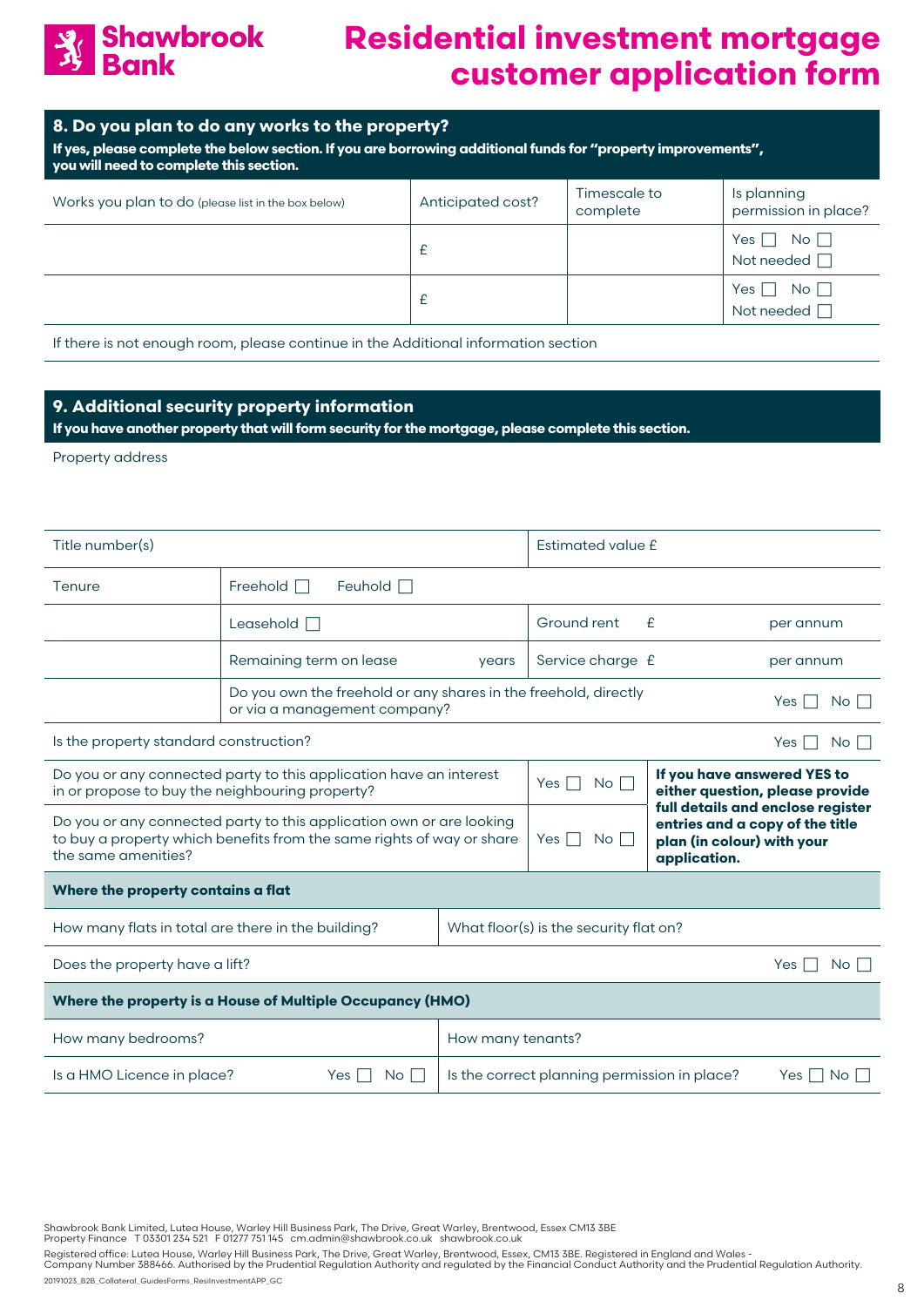

#### **10. Broker fee deduction**

**It is not a condition of our mortgages that any broker fees are payable.** Any broker fee is a matter for agreement between you and your broker. Your broker will be acting as your agent. By signing this declaration you acknowledge that we will pay the broker fee detailed below direct to your mortgage broker on completion. The broker fee will be deducted from the mortgage advance.

| Broker partner name | Amount of fee you have agreed to pay $E$ |
|---------------------|------------------------------------------|
| Your name           |                                          |

| Signed on behalf of all borrowers | Date                          |
|-----------------------------------|-------------------------------|
|                                   | $\overline{\phantom{a}}$<br>ー |

You understand that if your broker is not the intermediary who submitted the application to Shawbrook Bank Limited (the "submitting intermediary"), that we will pay the any broker fee to the submitting intermediary for onward distribution to your broker.

**11. Additional information – including any changes since the IMO Please use this section to provide any additional information to support your application.**

Shawbrook Bank Limited, Lutea House, Warley Hill Business Park, The Drive, Great Warley, Brentwood, Essex CM13 3BE<br>Property Finance T 03301 234 521 F 01277 751 145 cm.admin@shawbrook.co.uk shawbrook.co.uk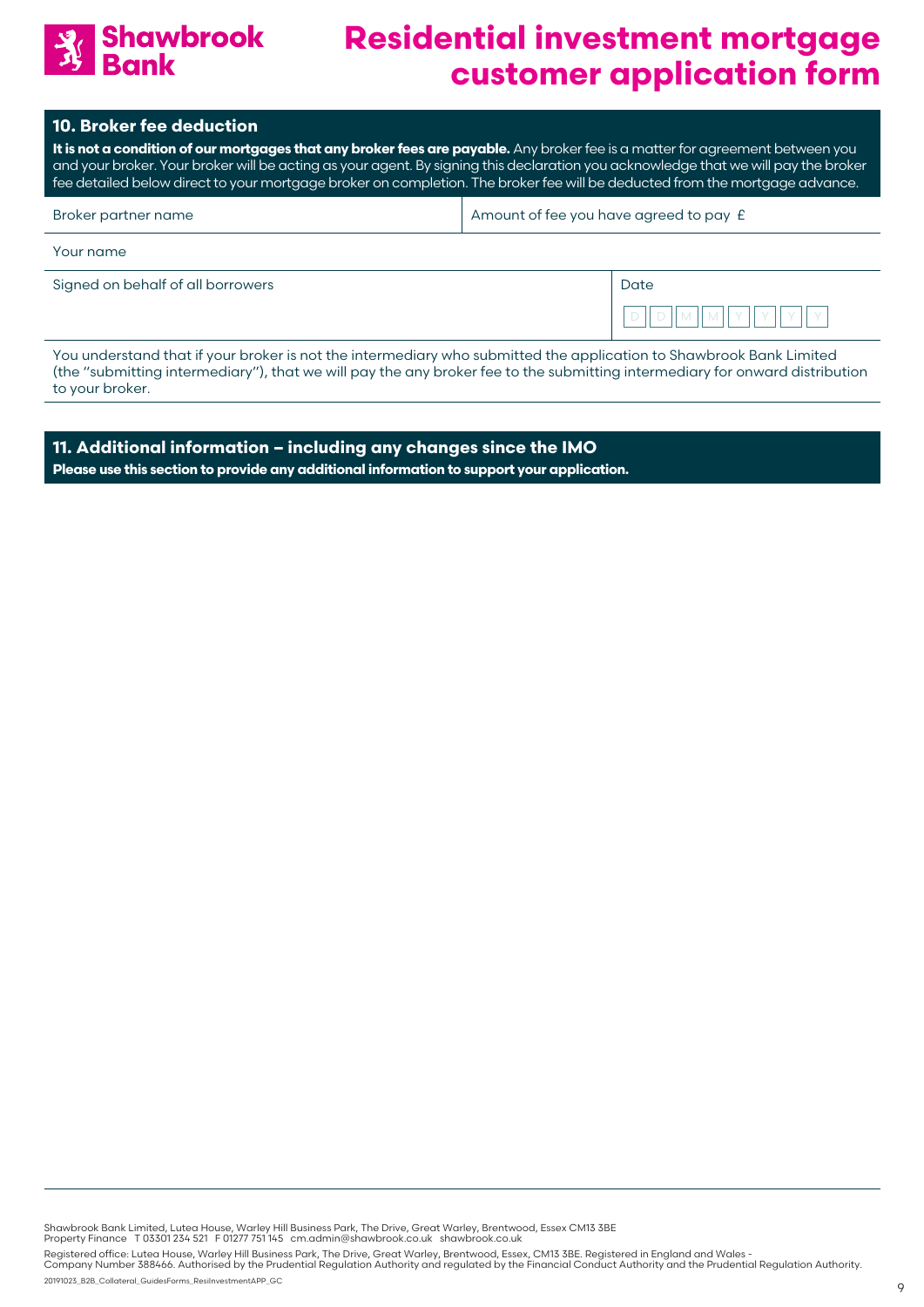



Please complete this form in full using a ball point pen and send it to:

Shawbrook Bank Limited Lutea House, Warley Hill Business Park, The Drive, Great Warley, Brentwood, Essex, CM13 3BE

Name(s) of account holder(s):

Bank/Building Society account number:



Branch sort code:

 $\frac{1}{\sqrt{2}}$ 



Name and full postal address of your bank or building society:

| To the manager: | <b>Bank/Building Society</b> |
|-----------------|------------------------------|
| Address:        |                              |
|                 |                              |
|                 |                              |
| Postcode:       |                              |

## Instruction to your Bank or Building Society to pay by Direct Debit

Service User Number



| Reference |  |  |  |  |  |  |  |
|-----------|--|--|--|--|--|--|--|
|           |  |  |  |  |  |  |  |

#### Instruction to your Bank or Building Society

Please pay SHAWBROOK BANK LIMITED Direct Debits from the account detailed in this Instruction, subject to the safeguards assured by the Direct Debit Guarantee.

I understand that this instruction may remain with SHAWBROOK BANK LIMTED and, if so, details will be passed electronically to my Bank or Building Society

Signature(s)

Date:

Banks and Building Societies may not accept Direct Debit instructions for some types of account

This guarantee should be detached and retained by the Payer

## **THE DIRECT DEBIT GUARANTEE**



- This Guarantee is offered by all banks and building societies that accept instructions to pay Direct Debits
- If there are any changes to the amount, date or frequency of your Direct Debit, Shawbrook Bank Limited will notify you 10 working days in advance of your account being debited or as otherwise agreed. If you request Shawbrook Bank Limited to collect a payment, confirmation of the amount and date will be given to you at the time of the request
- If an error is made in the payment of your Direct Debit, by Shawbrook Bank Limited or your bank or building society, you are entitled to a full and immediate refund of the amount paid from your bank or building society
- If you receive a refund you are not entitled to, you must pay it back when Shawbrook Bank Limited asks you to
- You can cancel a Direct Debit at any time by simply contacting your bank or building society. Written confirmation may be required. Please also notify us.

Shawbrook Bank Limited, Lutea House, Warley Hill Business Park, The Drive, Great Warley, Brentwood, Essex CM13 3BE<br>Property Finance T 03301 234 521 F 01277 751 145 cm.admin@shawbrook.co.uk shawbrook.co.uk